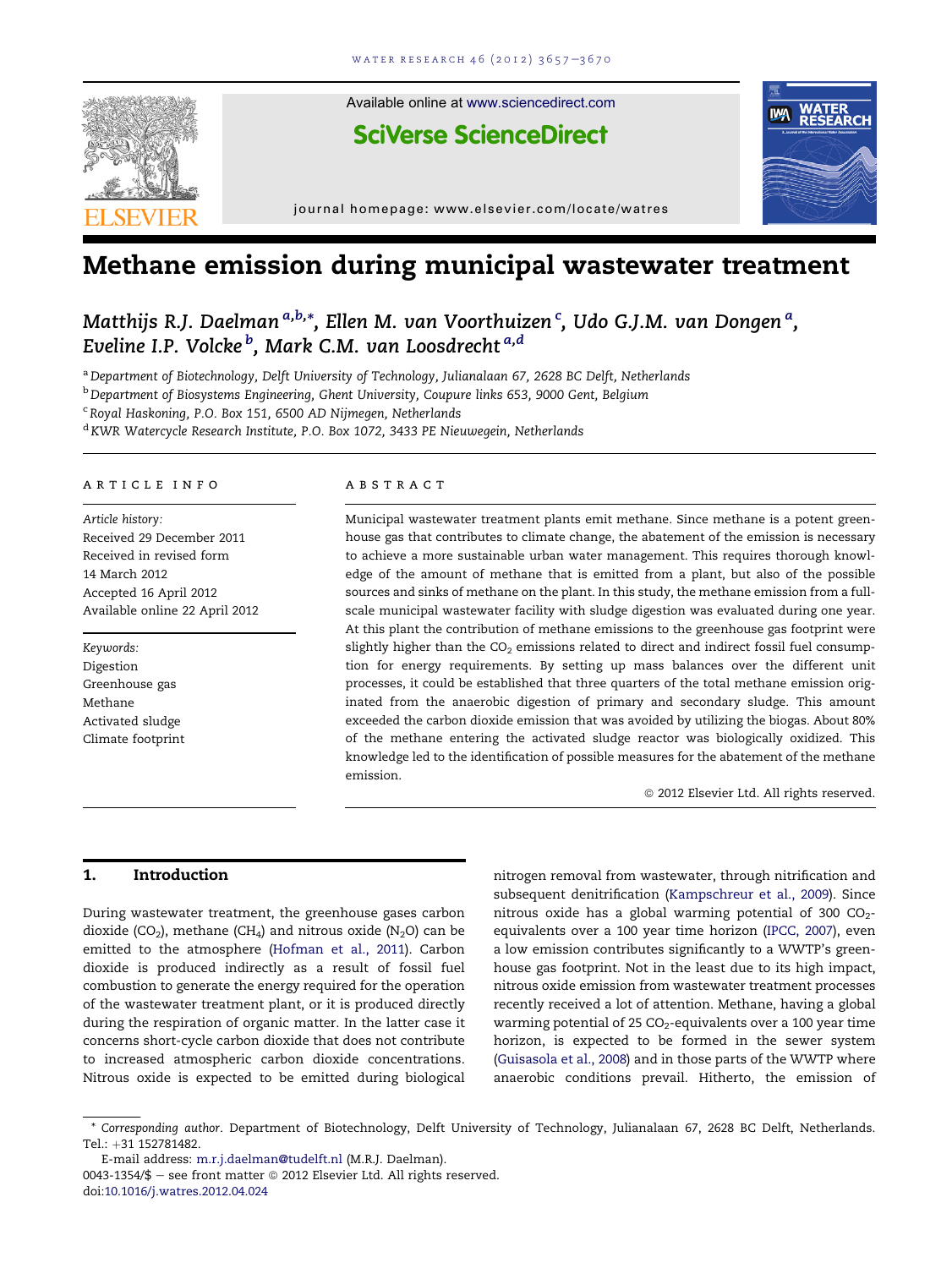<span id="page-1-0"></span>methane from wastewater treatment received far less attention than the nitrous oxide emission.

Only two peer reviewed studies investigated the methane emissions of municipal wastewater treatment plants with activated sludge. Both studies used grab sampling to monitor the emissions. [Czepiel et al. \(1993\)](#page-12-0) studied a small (12,500 PE) WWTP in Durnham, New Hampshire, USA; while [Wang et al.](#page-12-0) [\(2011\)](#page-12-0) investigated the methane emission from a large plant (1,500,000 PE) in Jinan, China. These WWTPs had no anaerobic digestion facility. The Dutch Foundation for Applied Water Research monitored methane emissions on three wastewater plants: Papendrecht (40,000 PE), Kortenoord (100,000 PE) and Kralingseveer (360,000 PE) [\(STOWA, 2010\)](#page-12-0). The latter plant  $-$  which is also the subject of the present  $study - had an anaerobic sludge digestion facility, while the$ former two did not. The reported results from these studies are presented in Table 1. The share of methane in the total greenhouse gas emission from wastewater handling can mount up to 75% expressed as  $CO<sub>2</sub>$ -equivalents [\(Foley and](#page-12-0) [Lant, 2007](#page-12-0)).

Methane is emitted from a WWTP after it enters the plant via stripping from the incoming wastewater, or after it is formed at the plant itself. The influent of a WWTP contains dissolved methane that is formed in the sewer system. Recent studies indicate that methane formation in sewer systems can be substantial ([Foley et al., 2009;](#page-12-0) [Guisasola et al., 2008](#page-12-0)), but actual quantities of methane entering a WWTP have as yet not been reported. As far as methane production at the plant itself is concerned, it can be expected that in anaerobic zones, sludge thickeners and buffer and storage tanks methane is formed. In plants equipped with a digester for the anaerobic digestion of the surplus sludge, this can be expected to be a major source of methane. The biogas from the digester is usually combusted in a gas engine or flared, resulting in methane emissions with the off-gas ([Liebetrau et al., 2010](#page-12-0); [Woess-Gallasch et al., 2010\)](#page-13-0). Dissolved methane that leaves the digester, sludge thickeners and storage tanks will either be stripped during downstream processing (e.g. dewatering of the digested sludge) or will remain dissolved in the reject water and as such it will end up in the aeration tanks of the WWTP, as does the methane in the influent stream. There it

can be stripped during aeration, or it can be biologically oxidized by the microorganisms in the activated sludge. The potential methane oxidation of activated sludge systems has, to the authors' best knowledge, not been reported in the literature.

The objective of this study was to determine the contribution of methane to the greenhouse gas footprint of a wastewater treatment plant and to suggest measures to curb methane emissions. To obtain these goals, a one-year measurement campaign was carried out. The WWTP under study is fully covered, except for the secondary settling tanks, and all ventilation air is discharged through one stack. Gas measurements allowed estimation of total methane emissions, except for the exhaust of the biogas-based combined heat and power facility. Mass balances were used to reveal the sinks and sources of methane in this WWTP. Therefore, additional gaseous and liquid sampling was performed. To achieve reliable liquid sampling particular attention was paid to the sampling method.

# 2. Materials and methods

#### 2.1. Wastewater treatment plant process scheme

The measurements and sampling were done at Kralingseveer WWTP, located in the municipality of Capelle aan den IJssel, near Rotterdam, the Netherlands (51 $^{\circ}$  54 $^{\prime}$  30 $^{\prime\prime}$  N 4 $^{\circ}$  32 $^{\prime}$  35 $^{\prime\prime}$  E). The plant treats the domestic wastewater of 360,000 population equivalents (PE). The excess sludge of the plant is treated in an anaerobic digester, operating at 34  $^{\circ}$ C. The resulting biogas is used in a combined heat and power installation that fulfills about 60% of the energy requirements of the plant. The remainder of the plant's energy needs is met by electricity and natural gas from the grid.

Kralingseveer WWTP receives mainly domestic sewage, with an average COD concentration of 339 mg  $L^{-1}$ , an average Total Kjeldahl Nitrogen concentration of 41 mg  $L^{-1}$  and an average phosphorous concentration of 6 mg  $L^{-1}$ . The removal efficiencies are 87%, 92% and 77%, respectively. The average sludge loading rate was 0.21 kg COD kg VSS $^{-1}$  d $^{-1}$ .

| as the methane emission factors used in the Netherlands by VROM. |                                                           |                                                              |                                                           |  |  |
|------------------------------------------------------------------|-----------------------------------------------------------|--------------------------------------------------------------|-----------------------------------------------------------|--|--|
|                                                                  | g CH <sub>4</sub> person <sup>-1</sup> year <sup>-1</sup> | $\text{kg CH}_4$ (kg COD <sub>influent</sub> ) <sup>-1</sup> | g CH <sub>4</sub> (m <sup>3</sup> influent) <sup>-1</sup> |  |  |
| Present study                                                    | 306                                                       | 1.13%                                                        | 3.44                                                      |  |  |
| Czepiel et al. $(1993)a$ – Durnham WWTP                          | 39                                                        | $0.16\%$                                                     | 0.14                                                      |  |  |
| Wang et al. $(2011)^{a}$ – Jinan WWTP                            | 11                                                        | 0.08%                                                        | 0.16                                                      |  |  |
| $STOWA (2010) - Papendrecht$                                     | 266                                                       | 0.87%                                                        | 2.44                                                      |  |  |
| STOWA (2010) - Kortenoord                                        | 140                                                       | 0.53%                                                        | 1.56                                                      |  |  |
| STOWA (2010) – Kralingseveer (October)                           | 310                                                       | 1.20%                                                        | 2.73                                                      |  |  |
| STOWA (2010) – Kralingseveer (February)                          | 230                                                       | 0.80%                                                        | 2.03                                                      |  |  |
| <b>VROM (2008)</b>                                               |                                                           | 0.85%                                                        |                                                           |  |  |
| WWTP with anaerobic sludge digestion                             |                                                           |                                                              |                                                           |  |  |
| <b>VROM (2008)</b>                                               |                                                           | 0.70%                                                        |                                                           |  |  |
| WWTP without anaerobic sludge digestion                          |                                                           |                                                              |                                                           |  |  |
| a Based on grab samples.                                         |                                                           |                                                              |                                                           |  |  |

Table 1 – Normalized methane emissions for the present study and the other full-scale studies found in literature, as well

b Expressed as  $\text{kg CH}_{4}$  (kg BOD<sub>5</sub>) $^{-1}$ .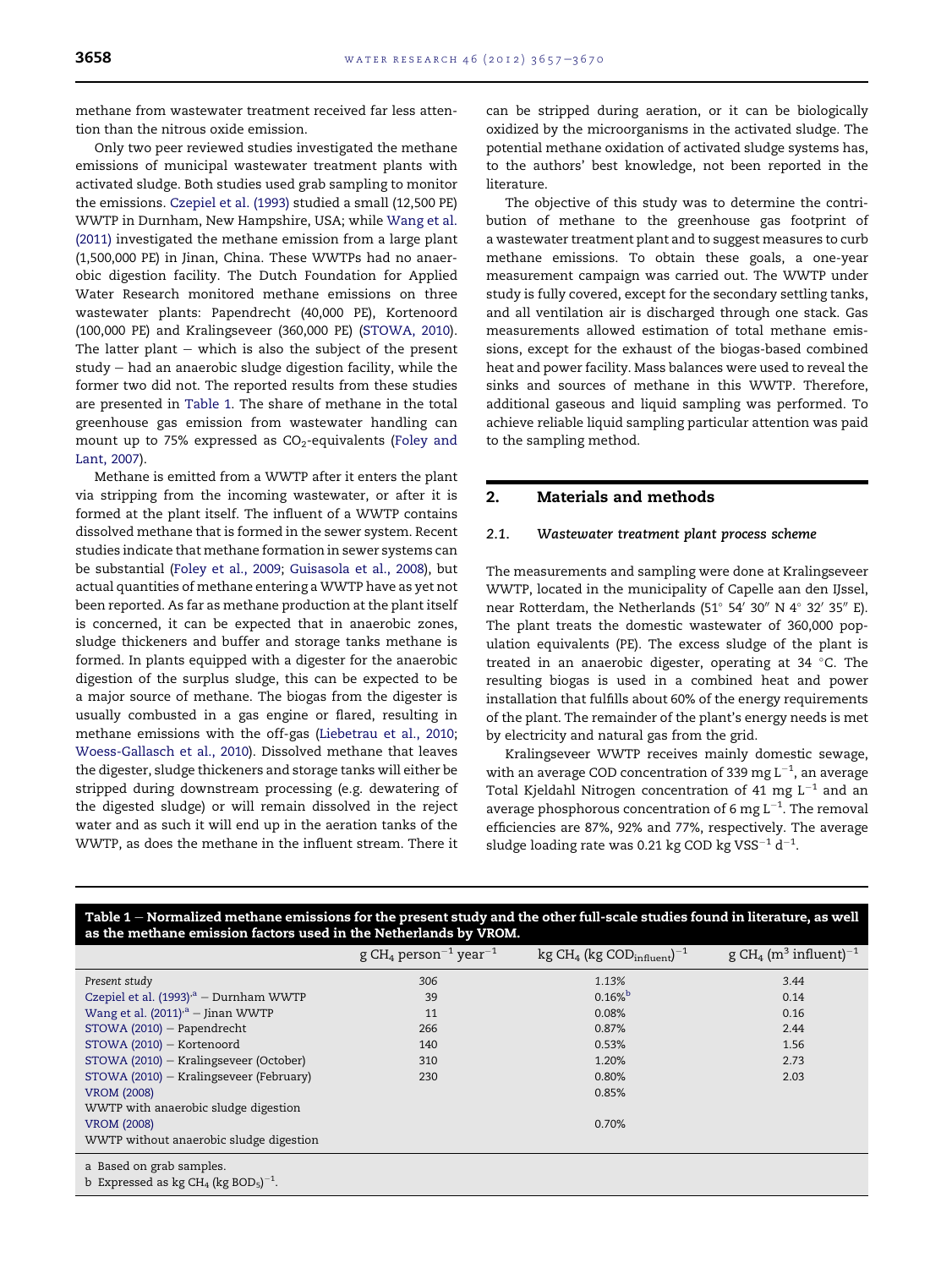<span id="page-2-0"></span>Fig. 1 displays the WWTP's process scheme, while an aerial picture of the plant with the different unit processes is provided in Supplementary material 1. The incoming wastewater first passes through a bar screen and subsequently it goes to a primary settler. The primary sludge is sent from the primary settler to a gravitary thickener. The understream of the thickener is fed to the anaerobic digester, while the supernatant is returned to the primary settler. The water from the primary settler enters a selector (4800  $\mathrm{m}^{3}\mathrm{)}$  and from there it goes to an activated sludge reactor. This tank is a plug flow reactor that consists of an anoxic part for denitrification (3600  $\text{m}^3$ ) and an aerated part for nitrification (8,000  $\text{m}^3$ ). The aeration is achieved with bubble aeration. From the aerated zone, the mixed liquor is recycled to the anoxic zone at a recycle ratio of three. From this plug flow reactor, the mixed liquor flows into two parallel carousel reactors (2  $\times$  13,750 m $^3$ ) that are aerated with surface aerators. From the carousels, the mixed liquor goes to the secondary clarifiers. The secondary sludge from the clarifiers is partially recycled to the selector and the anoxic part of the second activated sludge system, while the waste sludge is fed to a belt thickener and subsequently to the anaerobic digester, together with the thickened primary sludge. Coming from the digester, the digested sludge is stored in a buffer tank with a maximum residence time of five days and from there it goes to a centrifuge. The dewatered sludge is stored in a storage tank, from where it is loaded on a truck for transport to an incineration facility. The reject water from the belt thickener and the centrifuge are returned to the primary settler.

Except for the secondary clarifiers, all process elements of this WWTP are covered in order to collect the off-gas for gas treatment. Apart from the off-gas coming from the plug flow reactor and the carousel, all off-gas is collected and first directed to a compost filter to avoid odor nuisance. The air coming from the compost filter is blown into the headspace of the covered carousel reactor. The off-gas from the plug flow reactor and the carousel are finally disinfected in an ozone washer before it is released through the flue gas stack. Since the air coming from the compost filter is used to aerate the carousel, the gas flow to the ozone washer makes up the offgas of the entire plant (except for emissions from the secondary clarifiers).

## 2.2. On-line measurements of the plant's total off-gas

From 14 October 2010 until 28 September 2011, gas was withdrawn from the off-gas pipes going from the carousel and the plug flow reactor to the ozone washer. After passing



Fig. 1 – Process scheme of the Kralingseveer WWTP with the estimated mass flow rates (kg CH<sub>4</sub> h $^{-1}$ ) between the different unit processes.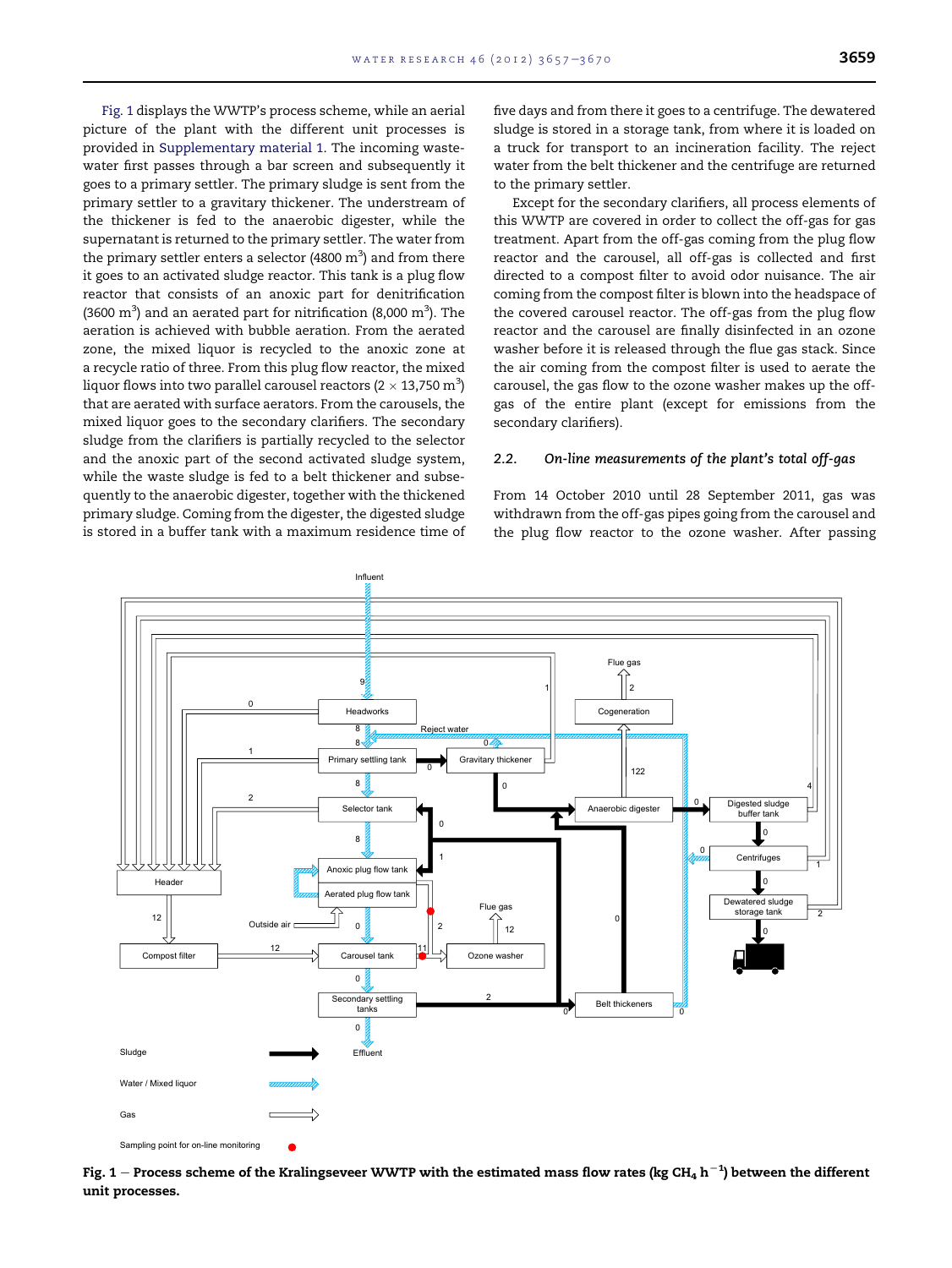through a condenser, the gas was directed to an on-line Servomex 4900 infrared gas analyzer, resulting in an estimation of methane in the overall off-gas flow leaving the water line and the sludge line of the plant. The gas flow rates in the offgas pipes were measured weekly using a Tesco 435 hot wire anemometer. Since the blowers of the off-gas collection system were operated at constant power, the gas flow rates were constant. By multiplying the measured concentrations with the prevailing flow rate in the off-gas pipes, the methane fluxes from the plug flow reactor and the carousel were calculated.

# 2.3. Mass balances over each unit process

In order to identify the sources and sinks of methane on the plant, a mass balance was set up over each unit process. Therefore, the methane load in every single liquid and gas stream had to be calculated from the measured flow rates and corresponding concentrations. A detailed overview of these calculations is provided in Supplementary material 2. The required measurements and sampling took place five times between 4 March and 12 August 2011, except for the exhaust gas of the cogeneration unit, which was measured only once. Flow rates of the gaseous streams were measured using an anemometer, while gas samples were collected with gas bags. The concentration of the content of the gas bags was measured with a Varian 3800 gas chromatograph equipped with a flame ionization detector (GC-FID). Flow rates of liquid streams were either available from the plant's SCADA system, or could be calculated from available data. Dissolved methane concentrations were measured with the salting-out method described below. For each stream, the methane loads determined during the five measurement campaigns were averaged.

For each unit process, the difference between the average methane load coming in and going out is the amount of methane that is produced or converted. In other words, it is possible to identify sources and sinks of methane on the plant, respectively. A unit process was only positively identified as a methane source or sink if the standard deviation of the load was smaller than the methane production or consumption.

# 2.4. Salting-out method for sampling methane in the liquid phase

For sampling dissolved methane, the salting-out method of [Gal'chenko et al., \(2004\)](#page-12-0) was slightly adapted. The protocol that was used in this study can be found in Supplementary material 3. Before the start of each sampling round, serum bottles of 120 mL were filled with 20 g NaCl. At the different sampling locations at the WWTP, samples were collected with a sampling beaker. From this beaker, 50 mL of sample was added carefully to a serum bottle filled with salt, using a syringe with a catheter tip and a 10 cm silicone tube. While emptying the syringe into the bottle, the silicon tube was held under the rising liquid surface in order to keep the liquid-gas interface as small as possible to avoid stripping. Immediately after adding the syringe content to the bottle, the bottle was sealed with a rubber stopper and an aluminum cap. The sealed bottle was shaken vigorously in order to speed up the dissolving of the salt.

At 20 °C the solubility of NaCl in water is about 360 g  $\mathrm{L}^{-1}$ , so these samples, containing 400 g NaCl  $L^{-1}$ , were oversaturated. As a consequence of the high salt concentration, the microbial activity in the sludge samples is halted, and the dissolved gases are salted out. [Gal'chenko et al., \(2004\)](#page-12-0) also added potassium hydroxide and/or merthiolate to the sample as a bactericide, but this was omitted in the samples from the WWTP since high salt concentrations (even far below saturation) are known to inhibit microbial activity both in the activated sludge [\(Pernetti and Di Palma, 2005](#page-12-0); [Zobell et al.,](#page-13-0) [1937\)](#page-13-0) and in the anaerobic digestion process [\(Feijoo et al.,](#page-12-0) [1995\)](#page-12-0).

Dissolved methane, but also the other dissolved gases such as carbon dioxide escape from the liquid phase to the headspace of the serum bottles. This results in a pressure build-up in the headspace. [Gal'chenko et al., \(2004\)](#page-12-0) neglected this pressure build-up, but for the samples of the present study, the pressure build-up was clearly noticeable since they contained substantially higher amounts of dissolved gases. Therefore it was necessary to take into account the pressure build-up due to the salting-out of the dissolved gases. Before sampling the headspace of the samples for analysis with GC-FID, the pressure in the headspace was equilibrated with the atmosphere by allowing the gas in the headspace to expand in a submerged graduated syringe. The increase in gas volume was used to calculate the pressure build-up in the headspace.

After the gas pressure in the headspace was brought to atmospheric pressure, the headspace was sampled with a gas syringe and analyzed. The amount of methane in the headspace before expansion was calculated from the concentration, the measured volume of the headspace of the sealed bottle and the headspace pressure after the pressure build-up that was calculated from the volume expansion of the headspace. Before the sample was saturated with salt, this amount of methane was completely dissolved in the liquid sample. By dividing this amount by the sample volume (50 mL) the original methane concentration in the liquid was established.

In order to compare the salting-out method with another method that had been used to sample dissolved methane, seventeen liquid streams with a solids content that was low enough to allow easy filtering were sampled using both the salting-out method of the present study and the vacuum tube method of [Guisasola et al. \(2008\).](#page-12-0) According to the latter method, a syringe was filled with the sampled liquid. With a syringe driven filter unit and a hypodermic needle, the liquid was injected in an 11 mL Vacutainer blood serum tube (BD Diagnostics #367896). With a sample volume of 5 mL, ca. 97% of the methane is transferred to the headspace [\(Guisasola et al.,](#page-12-0) [2008\)](#page-12-0). The headspace was sampled with GC-FID. The amount of methane in the Vacutainer was calculated using Henry's law and a mass balance. The volume of the sample in the Vacutainer was determined by weight. This validation was also performed in the laboratory by sampling two prepared solutions of methane dissolved in water with both the saltingout method and the vacuum tube method. The solutions had an approximate concentration of 0.5 and 2.5 mg  $L^{-1}$ . For each solution and for each method, sampling was done in triplicate.

It was observed that empty Vacutainers after equilibrating with the atmosphere already contained about 400 ppm of methane. This methane possibly originated from the clot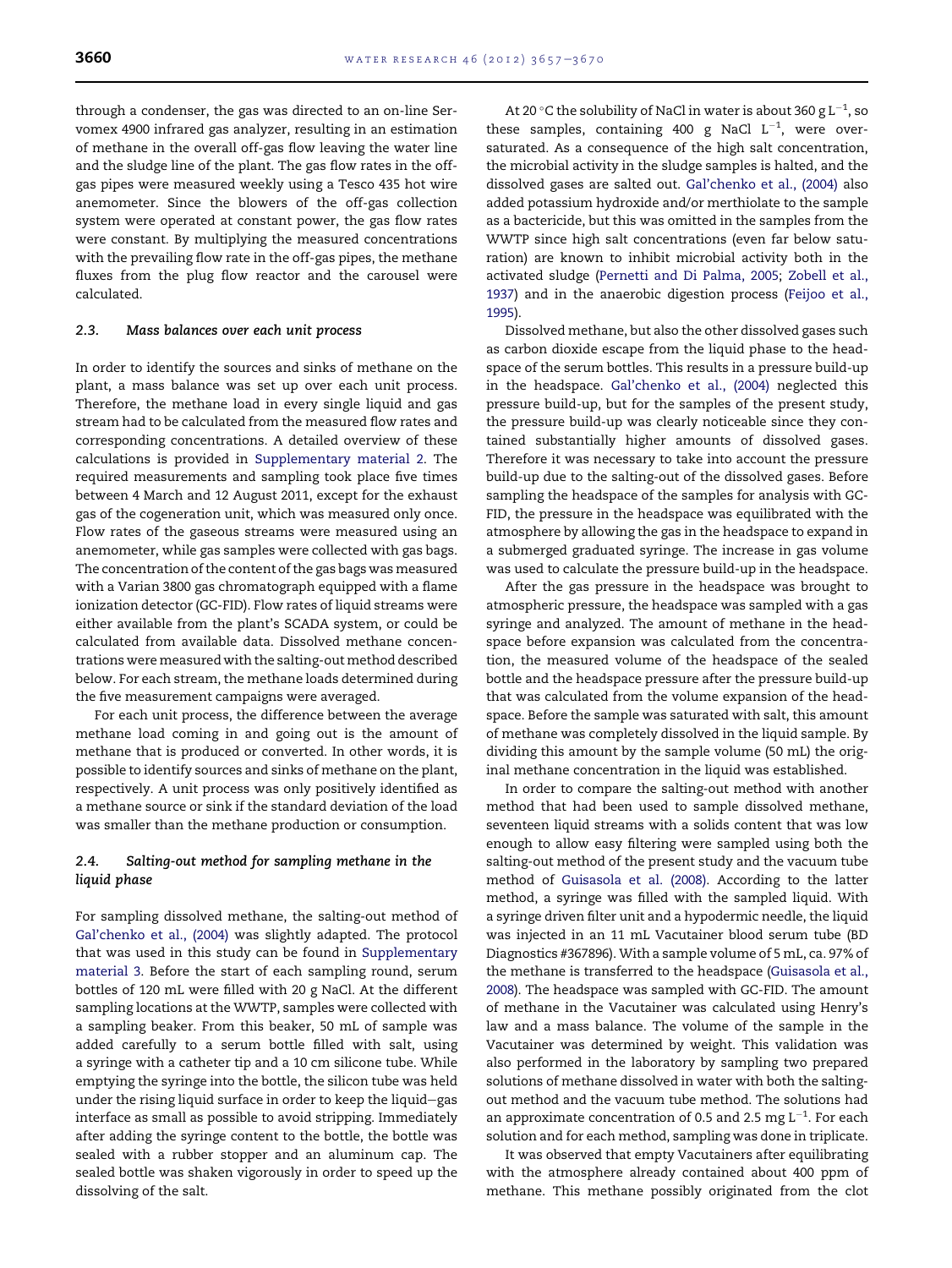activator coating on the inside of the tube wall. In order to verify this, a number of uncoated Vacutainer urine collection tubes (BD Bioscience #364915) were tested for the presence of methane. Also these uncoated tubes contained about 400 ppm of methane. These measurements were done with GC-FID, and corroborated with the infrared gas analyzer that was used for the on-line methane measurements at the WWTP. Both in the field and in the laboratory validation, the total amount of methane in the sample tubes was reduced with the average amount of methane that was measured in six empty Vacutainer tubes.

# 3. Results

## 3.1. Total methane emission from the WWTP

The daily average methane emission from the entire treatment plant at Kralingseveer during the measuring campaign (from 14 October 2010 until 28 September 2011) was 302 kg CH $_4$  d $^{-1}$ , with a standard deviation of 83 kg CH $_4$  d $^{-1}$ . The reported total methane emission comprises all methane in the off-gas that is collected in the plant's ventilation system and sent to the ozone washer, but the plant has two parts of which the off-gas is not collected for disinfection in the ozone washer: the uncovered secondary settlers and the exhaust of the gas engines of the cogeneration plant. The secondary settlers may emit some methane, but from the mass balance over the secondary settlers it appears that this amount will be very low ([Table 2\)](#page-5-0). The measured methane slip due to incomplete combustion in the gas engines was 1.3%, resulting in an additional methane emission of 38 kg CH $_4$  d $^{\rm -1}.$ 

The Dutch Ministry of Housing, Spatial Planning and the Environment [\(VROM, 2008](#page-12-0)) provided emission factors that are based on the IPCC inventory guidelines [\(IPCC, 2006\)](#page-12-0). In order to allow comparison with these emission factors and with the results from other studies, the plant's total methane emission can be normalized in several ways: by population served, by wastewater flow or by incoming COD. [Table 1](#page-1-0) summarizes the resulting emission factors, as well as the emission factors from the other reported full-scale studies and the VROM emission factors. Apparently, about 1% (0.53-1.20%) of the incoming COD is emitted as methane in the Dutch treatment plants. At the Durnham plant, 0.16% of the incoming BOD<sub>5</sub> was emitted as methane, while at the Jinan plant, the emission factor was 0.08% of the incoming COD.

#### 3.2. Sinks and sources of methane

All the methane containing streams of the WWTP are summed up in [Table 2,](#page-5-0) while [Fig. 1](#page-2-0) shows the Kralingseveer WWTP lay-out with the estimated methane mass flow rates between the different unit processes. Using these mass flow rates, mass balances of methane were constructed over every unit process. From these mass balances, sources and sinks of methane could be identified.

For sampling dissolved methane, a method was used that consisted of salting-out the methane and analyzing the headspace of the recipient with gas chromatography. The method was validated by sampling a number of streams with both the salting-out method and with a vacuum tube method. [Fig. 2](#page-6-0) shows the result for the validation. The results obtained by both methods correlate extremely well ( $R^2 = 0.99$ ). The validation in the laboratory also yielded satisfactory results ([Table 3](#page-6-0)).

Sources of methane at the plant itself are the primary sludge thickener, the exhaust gas of the cogeneration plant, the buffer tank for the digested sludge and the storage tank for the dewatered sludge. The latter two contribute substantially to the methane emission from the plant. From [Table 2,](#page-5-0) it can be calculated that the buffer tank is responsible for 40  $\pm$  15% of the emission from the carousel reactor and 35  $\pm$  13% in the total methane emission, while the dewatered sludge storage tank has a share of 17  $\pm$  8% in the emission from the carousel and 15  $\pm$  6% in the total methane emission. Expressed as specific methane production rate, the buffer tank for the digested sludge produced about 3.5 g CH<sub>4</sub> kg<sup>-1</sup> TSS d<sup>-1</sup>, while the storage tank for the dewatered sludge produced about 1 g CH<sub>4</sub>  $\text{kg}^{-1}$  TSS d<sup>-1</sup>. To compare, the digester had a production rate of 9 g CH<sub>4</sub>  $kg^{-1}$  TSS d<sup>-1</sup>.

Besides the methane produced on the plant itself, methane also enters the plant from outside via the influent. The influent contains methane that has been formed in the sewer. The methane load was estimated as 1% of the influent COD load. From the measurements it was clear that a significant amount (roughly 80% of the dissolved methane in the influent, cf. [Table 2](#page-5-0) and [Fig. 1](#page-2-0)) of methane is oxidized in the plug flow reactor. From [Fig. 3](#page-6-0) it appears that methane was removed in the aerated part of the plug flow tank only.

#### 3.3. Methane emission dynamics

[Fig. 4](#page-7-0) shows the variation of the daily average methane emissions from the full treatment plant during the entire measurement period. Of the total methane emission, about 12% on average comes from stripping of methane in the plug flow reactor, while the remaining 88% is coming from the headspace of the carousel reactor. The methane in the off-gas from the plug flow reactor is only methane that is stripped after it enters the tank, since the tank is aerated with fresh air only. The emission from the carousel reactor is higher than the emission from the plug flow reactor, because the carousel is aerated with methane containing air coming from the compost filter. The compost filter treats the off-gas from all covered parts of the plant, except for the plug flow and the carousel reactor. It can reasonably be expected that that most of the methane coming from the carousel reactor is effectively derived from this ventilation air.

[Fig. 5](#page-7-0) shows the on-line methane emission from the plug flow reactor and the on-line flow rate of the influent. The graph shows the diurnal variation of both variables during one arbitrary week in the measurement period. The coefficient of determination  $R^2$  between influent flow rate and methane emission from the plug flow reactor was 0.20 for the entire measurement period.

[Fig. 6](#page-8-0) compares the on-line methane emission from the carousel reactor, which amounts to the off-gas from the ventilation system, with the on-line sludge content of the dewatered sludge storage tank. Again, the graph shows an arbitrary week in the measurement period. For the entire measurement period, the linear correlation  $(R^2)$  between the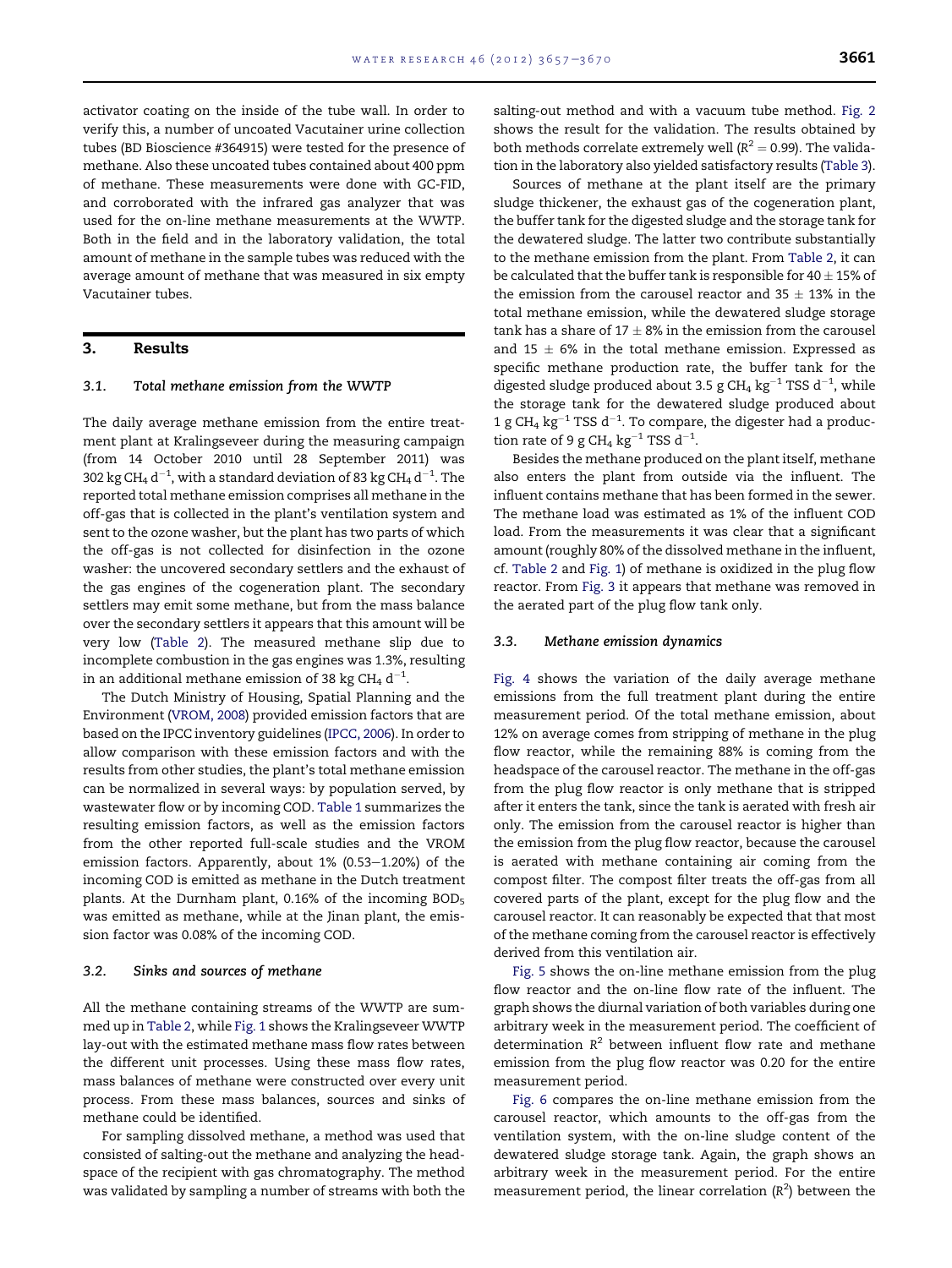<span id="page-5-0"></span>

|                                           | In                                                                                       |                           | Out                                                     |                           | Balance                   |
|-------------------------------------------|------------------------------------------------------------------------------------------|---------------------------|---------------------------------------------------------|---------------------------|---------------------------|
|                                           |                                                                                          | $\overline{x} \pm \sigma$ |                                                         | $\overline{x} \pm \sigma$ | $\overline{x} \pm \sigma$ |
| Headworks                                 | Influent                                                                                 | $9 \pm 3$                 | Water to primary<br>settling tank                       | $8 \pm 3$                 |                           |
|                                           |                                                                                          |                           | Off-gas                                                 | $0 \pm 0$                 |                           |
|                                           | Total                                                                                    | $9 \pm 3$                 | Total                                                   | $8 \pm 3$                 | $-1 + 4$                  |
| Primary settler                           | Water from headworks $+$ reject                                                          | $8 \pm 2$                 | Water to selector tank                                  | $8 \pm 3$                 |                           |
|                                           | water from centrifuges,<br>belt thickeners and gravitary<br>thickener for primary sludge |                           | Primary sludge<br>Off-gas                               | $0 \pm 0$<br>$1 \pm 1$    |                           |
|                                           | Total                                                                                    | $8 \pm 2$                 | Total                                                   | $9 \pm 3$                 | $2 \pm 4$                 |
| Selector                                  | Water from primary settling tank                                                         | $8 \pm 3$                 | Liquor to plug flow reactor                             | $8 \pm 3$                 |                           |
|                                           | Return sludge                                                                            | $0 \pm 0$                 | Off-gas                                                 | $2 \pm 1$                 |                           |
|                                           | Total                                                                                    | $8 \pm 3$                 | Total                                                   | $9 \pm 3$                 | $1 \pm 4$                 |
| Plug flow reactor                         | Liquor from selector                                                                     | $8 \pm 3$                 | Liquor to carousel reactor                              | $0\pm 0$                  |                           |
|                                           | Return sludge                                                                            | $1 \pm 1$                 | Off-gas                                                 | $2 \pm 1$                 |                           |
|                                           | Total                                                                                    | $9 \pm 3$                 | Total                                                   | $2 \pm 1$                 | $-7 \pm 3$                |
| Carousel reactor                          | Liquor from plug flow reactor                                                            | $0 \pm 0$                 | Liquor to secondary<br>settling tank                    | $0 \pm 1$                 |                           |
|                                           | Air from compost filter                                                                  | $12 \pm 3$                | Off-gas                                                 | $11 \pm 3$                |                           |
|                                           | Total                                                                                    | $12 \pm 3$                | Total                                                   | $11 + 3$                  | $-1\pm 5$                 |
| Secondary                                 | Liquor from carousel reactor                                                             | $0 \pm 1$                 | Effluent                                                | $0 \pm 0$                 |                           |
| settling tank                             |                                                                                          |                           | Secondary sludge                                        | $2 \pm 1$                 |                           |
|                                           | Total                                                                                    | $0 \pm 1$                 | Total                                                   | $2 \pm 1$                 | $1 \pm 1$                 |
| Belt thickeners                           | Excess sludge supply                                                                     | $0 \pm 0$                 | Thickened sludge                                        | $0 \pm 0$                 |                           |
|                                           |                                                                                          |                           | to digester<br>Reject water to primary<br>settling tank | $0\pm 0$                  |                           |
|                                           |                                                                                          |                           | Off-gas                                                 | $0 \pm I$                 |                           |
|                                           | Total                                                                                    | $0 \pm 0$                 | Total                                                   | $0 \pm 0$                 | $0 \pm 0$                 |
| Gravitary thickener<br>for primary sludge | Primary sludge                                                                           | $0 \pm 0$                 | Overflow to primary<br>settling tank                    | $0 \pm 0$                 |                           |
|                                           |                                                                                          |                           | Thickened primary sludge                                | $0\pm 0$                  |                           |
|                                           |                                                                                          |                           | Off-gas                                                 | $1 \pm 1$                 |                           |
|                                           | Total                                                                                    | $0\pm 0$                  | Total                                                   | $1 \pm 1$                 | $1 \pm 1$                 |
| Anaerobic digester                        | Total sludge supply                                                                      | $0\pm 0$                  | Effluent to buffer tank                                 | $0\pm 0$                  |                           |
|                                           |                                                                                          |                           | Gas to cogeneration                                     | $122 \pm 28$              |                           |
|                                           | Total                                                                                    | $0\pm 0$                  | Total                                                   | $122 + 28$                | $122 \pm 28$              |
| Digested sludge<br>buffer tank            | Effluent from digester                                                                   | $0 \pm 0$                 | Digested sludge to<br>centrifuges                       | $0 \pm 0$                 |                           |
|                                           |                                                                                          |                           | Off-gas                                                 | $4 \pm 1$                 |                           |
|                                           | Total                                                                                    | $0 \pm 0$                 | Total                                                   | $5 \pm 1$                 | $4 \pm 1$                 |
| Centrifuges                               | Digested sludge from<br>buffer tank                                                      | $0\pm0$                   | Dewatered sludge to<br>storage tank                     | $0 \pm 0$                 |                           |
|                                           |                                                                                          |                           | Reject water to primary<br>settling tank                | $0 \pm 0$                 |                           |
|                                           | Total                                                                                    |                           | Off-gas<br>Total                                        | $1 \pm 5$<br>$0 \pm 5$    | $0 \pm 0$                 |
|                                           |                                                                                          | $0 \pm 0$                 |                                                         |                           |                           |
| Dewatered sludge<br>storage tank          | Dewatered sludge from<br>centrifuges                                                     | $0\pm 0$                  | Dewatered sludge for<br>incineration                    | $0 \pm 0$                 |                           |
|                                           |                                                                                          |                           | Off-gas                                                 | $2 \pm 1$                 |                           |
|                                           | Total                                                                                    | $0 \pm 0$                 | Total                                                   | $2 \pm 1$                 | $2 \pm 1$                 |
| Compost filter                            | Off-gas to filter                                                                        | $12 \pm 4$                | Gas to carousel reactor                                 | $12 \pm 3$                |                           |
|                                           | Total                                                                                    | $12 \pm 4$                | Total                                                   | $12 \pm 3$                | $0 \pm 5$                 |
| Cogeneration                              | Biogas from digester                                                                     | $122 \pm 28$              | Methane slip                                            | $2 \pm 0$                 |                           |
|                                           | Additional natural gas from grid<br>Total                                                | 3<br>$125 \pm 28$         | Total                                                   | $2 \pm 0$                 | $-123 \pm 28$             |

dewatered sludge content in the storage tank and the emission from the carousel reactor was 0.44.

In order to explain the long-term variation of the methane emission during the measurement period, the possible correlations between the daily emission and the daily values of a number of relevant process variables were checked ([Table](#page-8-0) [4\)](#page-8-0). The emission from the plug flow reactor was only slightly correlated with the temperature of the mixed liquor (which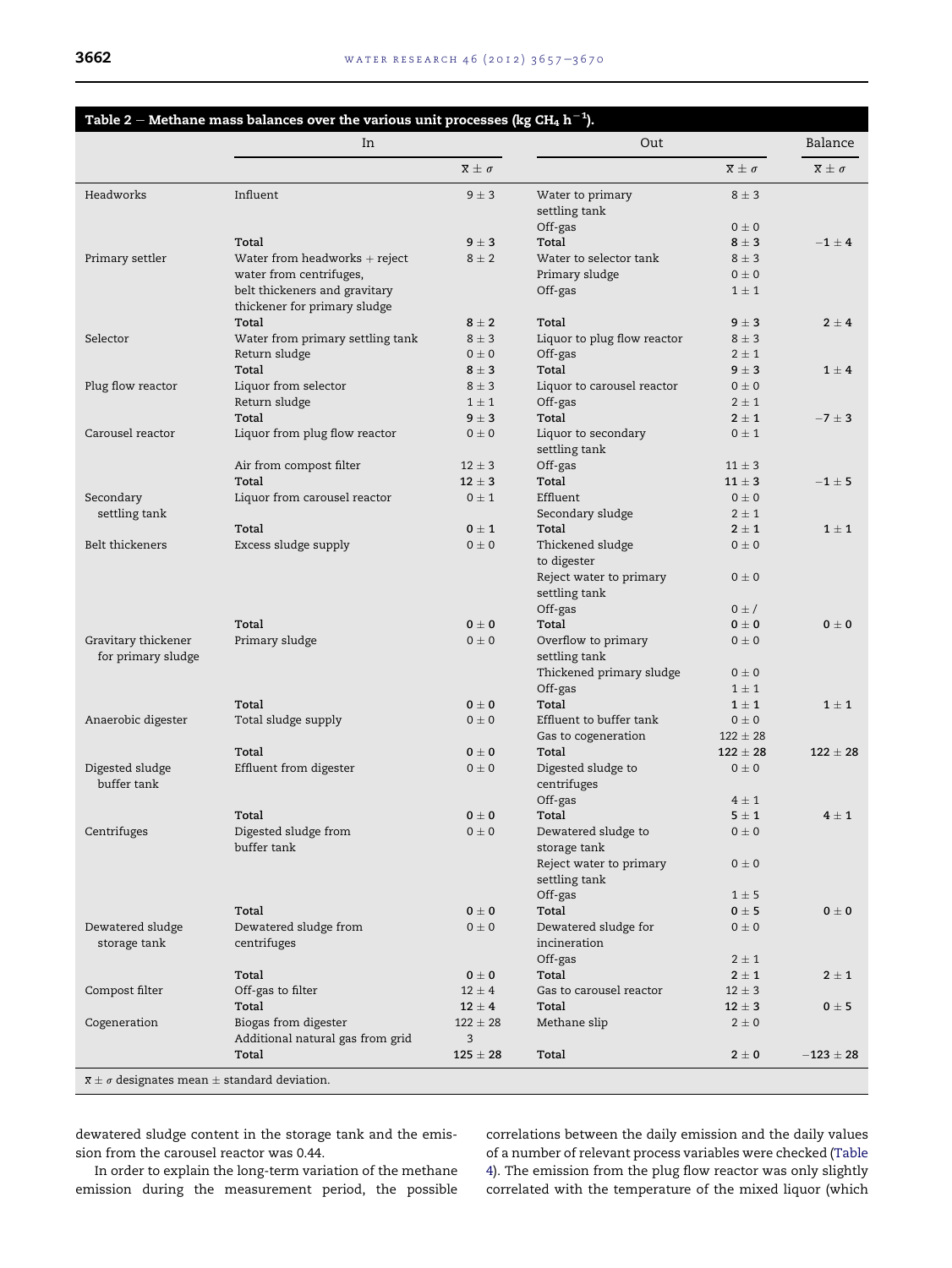<span id="page-6-0"></span>

Fig.  $2$  – Scatter plot of dissolved methane concentrations as determined with the salting-out method and with the vacuum tube method.

ranged from 8.7 to 21.4  $^{\circ}$ C). For the emission from the carousel reactor and the ventilation system (i.e. after the compost filter), there was only a (weak) correlation with the amount of sludge that was stored in the dewatered sludge storage tank. For the digested sludge buffer tank, data about the stored amount of sludge were not available.

During the monitoring period, the anaerobic digester had an average residence time of 26 days. This may cause a time lag between the effect of the anaerobic digestion related process variables on the actual methane emissions. To suppress the effect of this time lag, the relationships between the emission and the variables related to the anaerobic digestion process on the plant were also verified using the moving averages over 26 days. The results are shown in [Table 5](#page-9-0). Indeed, the correlations for the moving averages over 26 days turned out higher than the correlations between the daily values. The emission from the carousel and the ventilation system appears to correlate relatively well with the residence time of the sludge in the anaerobic digester, with the amount of sludge that is fed to the dewatering centrifuges and with the amount of sludge stored in the dewatered sludge storage tank.

# 4. Discussion

## 4.1. Sampling method for dissolved methane

The validation of the salting-out method by comparing the method with the vacuum tube method yielded very good

| Table $3$ – Results from laboratory validation of salting-out<br>method and vacuum tube method. |                                                                        |                                                                          |  |  |  |
|-------------------------------------------------------------------------------------------------|------------------------------------------------------------------------|--------------------------------------------------------------------------|--|--|--|
| Approximate<br>concentration<br>of prepared<br>solution (mg $L^{-1}$ )                          | Concentration<br>determined by<br>salting-out<br>method (mg $L^{-1}$ ) | Concentration<br>determined<br>by vacuum<br>tube method<br>$(mg L^{-1})$ |  |  |  |
|                                                                                                 | $\overline{x} + \sigma$                                                | $\overline{x} \pm \sigma$                                                |  |  |  |
| 0.5                                                                                             | $0.51 \pm 0.02$                                                        | $0.48 \pm 0.05$                                                          |  |  |  |
| 2.5                                                                                             | $2.78 \pm 0.09$                                                        | $2.36 \pm 0.21$                                                          |  |  |  |
| $\overline{x} + \sigma$ designates mean + standard deviation                                    |                                                                        |                                                                          |  |  |  |

 $\overline{\mathbf{x}} \pm \mathbf{\sigma}$  designates mean  $\pm$  standard deviation.



Fig.  $3$  – Dissolved methane concentration along the path of the plug flow.

results, both in the field and in the laboratory. The salting-out method is accurate, and since the standard deviation of the replicas of the salting-out method was smaller than the standard deviation of the replicas of the vacuum tube method, it is in fact even more precise.

The Vacutainers that were used for the validation were blood serum tubes with a clot activator coating (BD Bioscience #367896) similar to the ones used by [Foley et al. \(2009\)](#page-12-0) (BD Bioscience #367895). It was found out that empty Vacutainers after equilibrating with the atmosphere already contained about 400 ppm methane. The supplier of the Vacutainer tubes could not give any information regarding the presence of methane. Nonetheless, [Genge \(1991\)](#page-12-0) showed that coated sterilized Vacutainer tubes (Becton Dickinson) indeed contained up to 248 ppm of methane. According to Genge, the gamma sterilization applied to the tubes cross-links the silicone polymers in the coating. During this process, methane is split out causing contamination. However, uncoated Vacutainer urine collection tubes (BD Bioscience #364915) also contained about 400 ppm of methane. Possibly the methane comes from the rubber septum or the plastic of which the tube itself is made instead of from the coating, but that is irrelevant for the present study.

The salting-out method has some practical advantages over other methods. No toxic compounds are used for stopping the biological consumption or production of methane. In previous studies, this is usually obtained by using inhibiting compounds, such as mercury chloride [\(Hatamoto et al., 2010;](#page-12-0) [Wang et al., 2011\)](#page-12-0). However, the use of toxic inhibiting compounds may have a harmful effect on the environment and also puts the scientist at risk for harmful exposure to these chemicals. Another way to inhibit biological activity after taking the sample is by filtering the sample before it is brought into the recipient ([Foley et al., 2009](#page-12-0); [Guisasola et al.,](#page-12-0) [2008](#page-12-0), [2009\)](#page-12-0), but filtration is only possible for liquids with low solids content, like settled wastewater or treated effluent. On the contrary, the salting-out method can also be applied to slurries like digested sludge or thickened sludge.

# 4.2. Methane emission compared to carbon dioxide emission

The plant's total methane emission, 2728 ton year $^{-1}$  expressed as  $CO<sub>2</sub>$ -equivalents, exceeded the carbon dioxide emission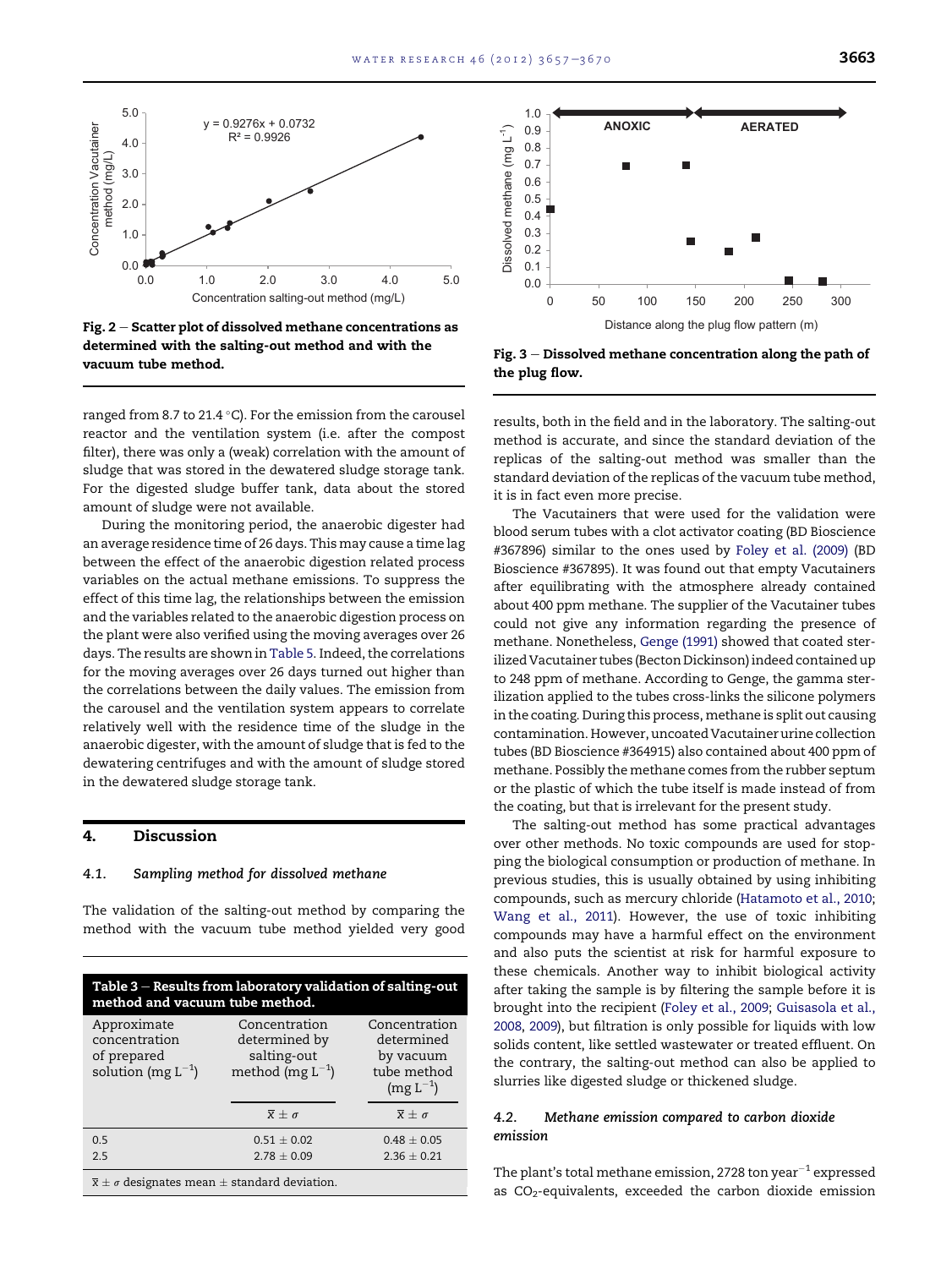<span id="page-7-0"></span>

Fig.  $4 -$  Daily methane emission from the plug flow reactor, and from the carousel and the ventilation system.

related to electricity and natural gas consumption (1500 ton year $^{-1}$ ). In the other two Dutch plants, the methane emission was far lower than the carbon dioxide emission ([STOWA, 2010](#page-12-0)). In the Kortenoord plant, the methane emission amounted to 960 ton  $CO_2$ -equivalents year $^{-1}$ , while carbon dioxide was emitted at a rate of 5820 ton year $^{-1}$ . In Papendrecht, the methane emission was 730 ton  $CO<sub>2</sub>$ equivalents year $^{-1}$  and the carbon dioxide was 3458 ton year $^1\!\!$ . Since the normalized methane emissions from the three Dutch plants did not differ that much from each other in comparison with the emission from the Jinan and the Durham plants [\(Table](#page-1-0) [1\)](#page-1-0), the higher emission of carbon dioxide from Papendrecht and Kortenoord compared to those plants' methane emission was due to their higher indirect carbon dioxide emission. Kortenoord and Papendrecht emitted about 0.41 and 0.46 kg  $CO<sub>2</sub>$  m<sup>3</sup> wastewater, respectively, while Kralingseveer emitted only 0.05 kg  $CO<sub>2</sub>$  m<sup>3</sup> wastewater. This difference was due to the presence of the anaerobic digester at Kralingseveer. It produced enough biogas to provide about 60% of the plants energy requirements, while Kortenoord and Papendrecht took all required energy from the gas and power grid.

For the Durham and Jinan plants, the ratio between the methane and the carbon dioxide emission could not be calculated. [Wang et al. \(2011\)](#page-12-0) did not measure carbon dioxide. [Czepiel et al. \(1993\)](#page-12-0) only measured methane and the biologically produced carbon dioxide that was emitted from the reactors, but not the carbon dioxide that was produced indirectly as a result of fossil fuel combustion to generate the energy required for the operation of the wastewater treatment plant. Only the latter contributes to increased atmospheric carbon dioxide concentrations.

#### 4.3. Sinks and sources of methane

#### 4.3.1. The headworks

At the Kralingseveer WWTP, quite some methane entered the plant via the incoming wastewater. The amount that was stripped in the headworks was negligible. Most of the methane that was formed in the sewer went through the headworks to the primary settler, to the selector and finally to the plug flow reactor. The total methane emission from these four parts amounted to 31  $\pm$  16% of the total methane



Fig. 5 – On-line methane emission from the plug flow reactor and on-line influent flow rate during one week in March 2011. The vertical gridlines indicate midnight. 18 March 2011 was a wet weather day.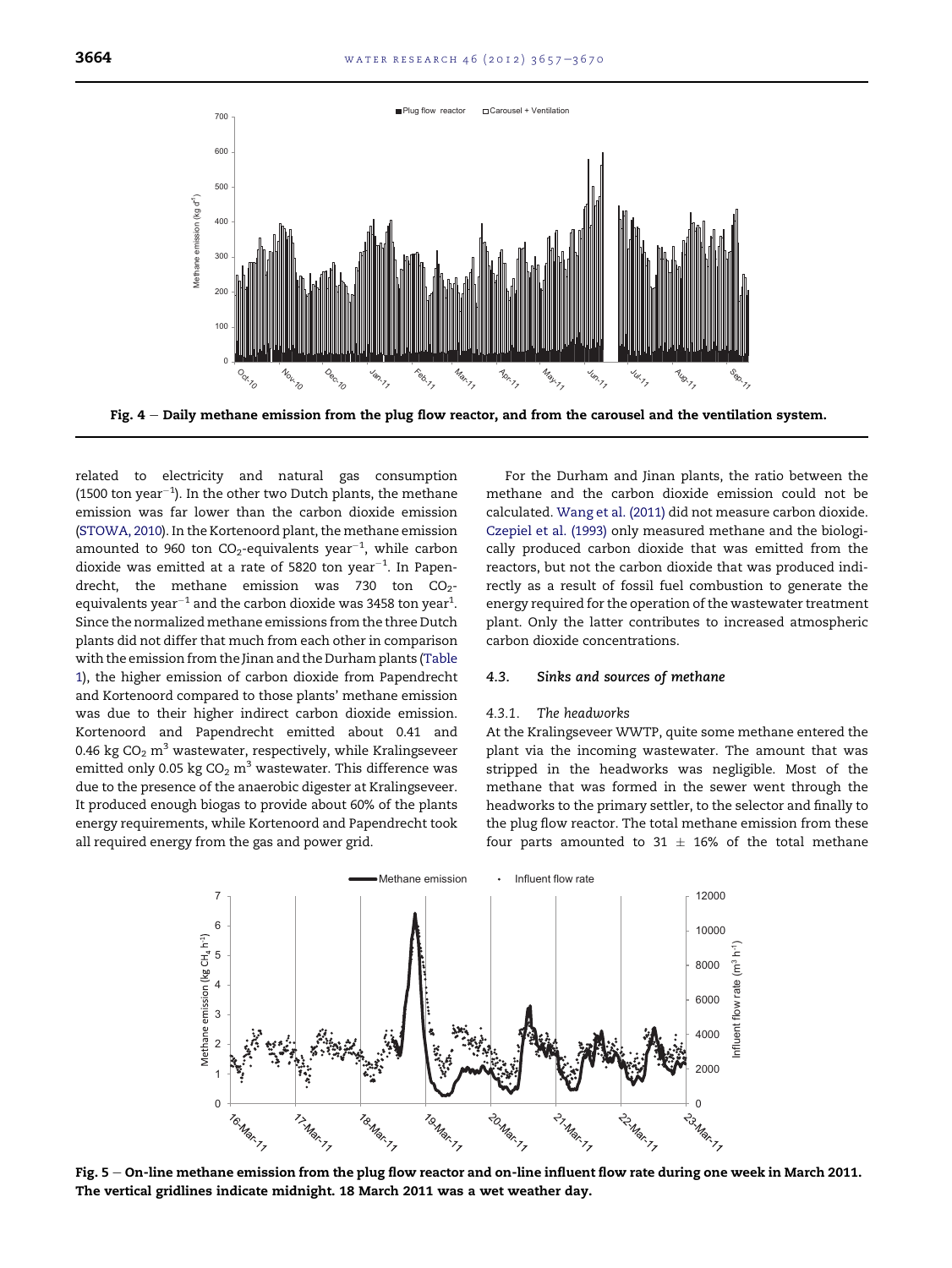<span id="page-8-0"></span>

Fig.  $6 -$  On-line methane emission from the carousel reactor and the ventilation system, and on-line volume of the dewatered sludge storage tank content during one week in April 2011. The vertical gridlines indicate midnight.

emission going to the ozone washer ([Table 2](#page-5-0) and [Fig. 1](#page-2-0)). However, the reject water from the belt thickeners and the centrifuges is returned to the primary settler, together with the overflow water of the primary sludge thickener while the return sludge is fed to the selector and the plug flow reactor. These streams also contain some methane, of which a part can be emitted from the primary settler, the selector and the plug flow reactor. This implies that the methane in the influent contributed certainly less than  $31 \pm 16\%$  to the total methane emission from the plant.

The amount of methane that was dissolved in the influent was not measured by [Czepiel et al. \(1993\)](#page-12-0) nor by [STOWA \(2010\)](#page-12-0)

| Table 4 – Determination coefficient ( $R^2$ ) between daily<br>mean values of emission and relevant process variables.<br>All determination coefficients were found significant at<br>an alpha level of 0.05. |                                                                                                |  |  |  |
|---------------------------------------------------------------------------------------------------------------------------------------------------------------------------------------------------------------|------------------------------------------------------------------------------------------------|--|--|--|
|                                                                                                                                                                                                               | Daily emission from the plug<br>flow reactor<br>(kg CH <sub>4</sub> $h^{-1}$ )                 |  |  |  |
| Influent flow rate ( $m^3 d^{-1}$ )<br>Mixed liquor temperature $(°C)$                                                                                                                                        | 0.03<br>0.17                                                                                   |  |  |  |
|                                                                                                                                                                                                               | Daily emission<br>from the carousel<br>reactor and the<br>ventilation system<br>$(kg CH4 h-1)$ |  |  |  |
| Atmospheric temperature (°C)                                                                                                                                                                                  | 0.08                                                                                           |  |  |  |
| Biogas production ( $m^3 d^{-1}$ )                                                                                                                                                                            | 0.00                                                                                           |  |  |  |
| Residence time of the<br>anaerobic digester (d)                                                                                                                                                               | 0.08                                                                                           |  |  |  |
| Sludge supply to the<br>centrifuges ( $m^3$ d <sup>-1</sup> )                                                                                                                                                 | 0.15                                                                                           |  |  |  |
| Amount of sludge stored<br>in the dewatered sludge<br>storage tank $(m^3)$                                                                                                                                    | 0.58                                                                                           |  |  |  |

nor by [Wang et al. \(2011\)](#page-12-0). However, for Papendrecht and Kortenoord ([STOWA, 2010](#page-12-0)) 86% and 77% respectively, of the overall methane emission could be traced back to the influent. This could be concluded from the emissions from the headworks and the aeration tank. Due to the short residence time in the headworks, it was unlikely that the methane was formed there. Rather, it was produced in the pressurized sewer mains and stripped in the headworks. This also holds for the methane emission from the aeration tanks. From the profile of dissolved methane depicted in [Fig. 3](#page-6-0) one could conclude that methane is produced in the anoxic part of the plug flow. However, it is likely that the increase in dissolved methane between the start of the plug flow reactor and 80 m further along the plug flow is a sampling artifact due to the configuration of the plug flow reactor. At the start of the plug flow reactor, the mixed liquor entering the tank from the selector tank is mixed with the recycle mixed liquor coming from the end of the plug flow reactor. Since the second part of the plug flow reactor is aerated, the latter stream does not contain any methane anymore, as can be seen on [Fig. 3](#page-6-0). Due to non-ideal mixing, it is possible that some of the samples that were taken at the beginning of the plug flow did contain the recycle liquor coming from the aerated part of the plug flow. This explains why the average methane concentration at the beginning of the plug flow is lower than 80 m further along the plug flow. Actual production of methane in aeration tanks is highly improbable because of the anoxic or aerobic conditions in such tanks. So, instead of being produced in the aeration tanks, the methane that was emitted from the Papendrecht and Kortenoord WWTPs must have been produced in the sewer and the part that was not stripped in the headworks was subsequently stripped when it entered the aeration tank. For the Jinan plant, the reported methane emission coming from the influent pump station and the aerated grit chamber, which amounts to the methane from the influent that is stripped upon entering the plant, was only  $7-12%$  of the plant's total methane emission ([Wang et al., 2011\)](#page-12-0). For the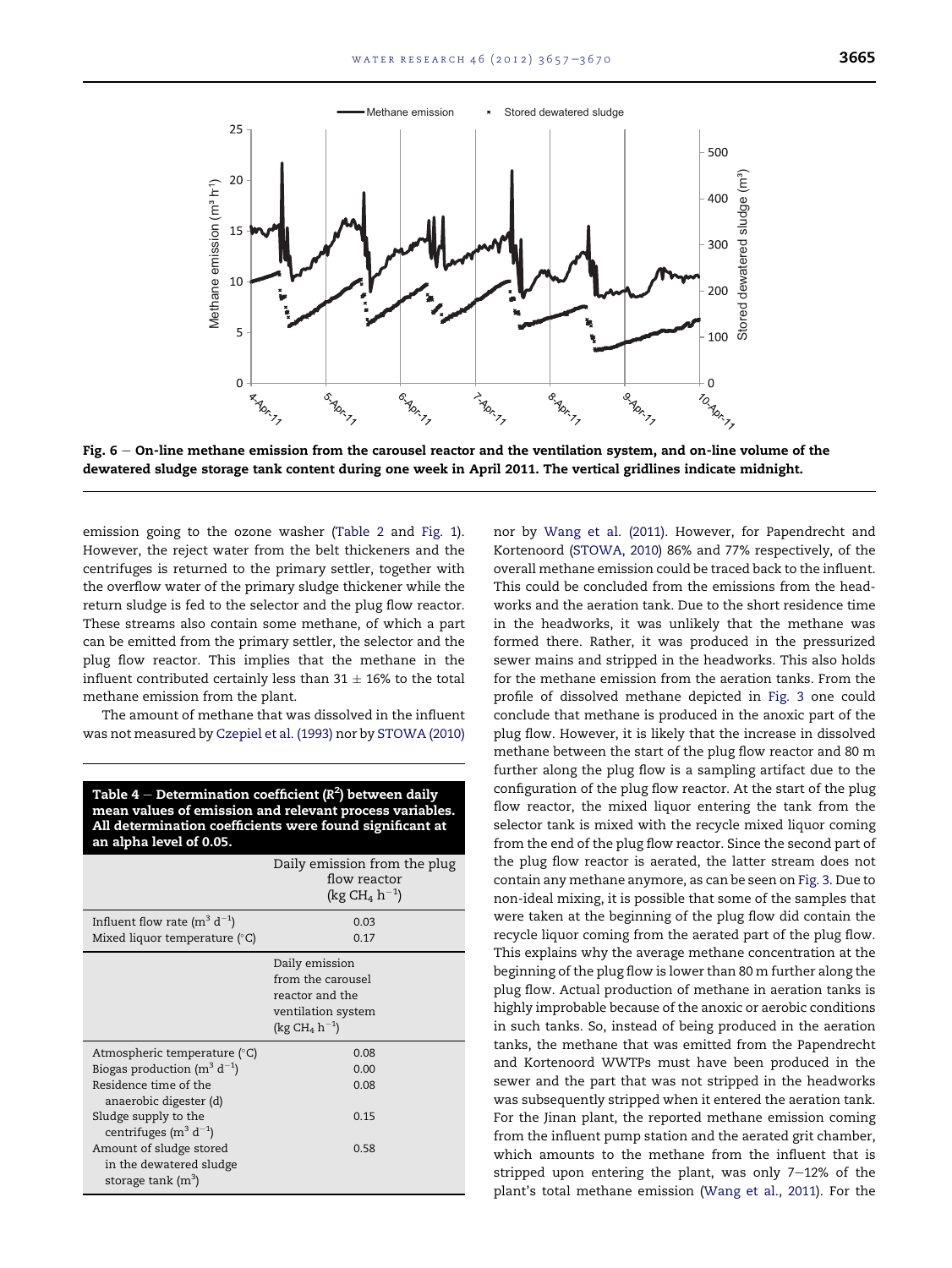<span id="page-9-0"></span>Table 5  $-$  Determination coefficient (R $^{2}$ ) between 26 day moving averages of emission and relevant process variables. All determination coefficients were found significant at an alpha level of 0.05.

|                                    | Emission from the<br>carousel reactor and<br>the ventilation<br>system (kg $CH_4 h^{-1}$ ) |
|------------------------------------|--------------------------------------------------------------------------------------------|
| Atmospheric temperature (°C)       | 0.14                                                                                       |
| Biogas production ( $m^3 d^{-1}$ ) | 0.11                                                                                       |
| Residence time of the              | 0.84                                                                                       |
| anaerobic digester (d)             |                                                                                            |
| Sludge supply to the               | 0.72                                                                                       |
| centrifuges ( $m^3 d^{-1}$ )       |                                                                                            |
| Amount of sludge stored            | 0.70                                                                                       |
| in the dewatered sludge            |                                                                                            |
| storage tank $(m^3)$               |                                                                                            |

Durham plant, the methane emission at the entrance of the plant was not reported ([Czepiel et al., 1993\)](#page-12-0).

When the part of the emission that can be traced back to the methane coming in with the influent is normalized with incoming COD, this part of the emission amounts to 0.0035, 0.0046 and 0.0067 kg CH $_4$  (kg COD $_{\rm influent}$ ) $^{-1}$  for the plants of Kralingseveer, Kortenoord and Papendrecht, respectively. A possible explanation for the higher value of Papendrecht is the way in which the raw wastewater enters the WWTP. At Kralingseveer and Kortenoord, the raw wastewater is pumped up by centrifugal pumps, while at Papendrecht, the wastewater is pumped up by screw conveyors. In the latter, there is intense contact between the wastewater and the air, leading to a higher stripping rate of methane. This should be taken into consideration when designing new wastewater treatment plants.

## 4.3.2. Sludge storage

From the mass balances, it is evident that sludge storage contributes significantly to the methane emissions. Methane is produced both in the digested sludge buffer tank, as well as in the dewatered sludge storage tank.

The digested sludge has a considerable residual methane potential because the conversion of the influent sludge to biogas in a completely mixed anaerobic digester is never complete. For instance when a retention time of 20 days is applied in a digester, 5% of the fresh incoming sludge is directly discharged from the system again. Consequently, during digested sludge storage a significant amount of methane can still be produced. The buffer tank for the digested sludge can actually be considered as a second completely mixed digester in series with the two parallel anaerobic sludge digesters, albeit with a residence time of maximum five days and a temperature of about 25  $^\circ\textsf{C}$  instead of 35  $^\circ\textsf{C}.$  The methane production in this tank is about  $3 \pm 1\%$  of the total methane production in both the anaerobic digester and the buffer tank.

Several studies have been dedicated to additional methane production during digested sludge storage. [Hansen et al. \(2006\)](#page-12-0) investigated the residual methane that was produced during storage of the effluent of a digester that was used for the anaerobic treatment of municipal organic waste. They

estimated the residual methane potential at 3% of the CH4 potential of the organic waste treated in biogas plants with a typical retention time of 15 days. [Liebetrau et al. \(2010\)](#page-12-0) looked into the additional methane that was produced during storage of digestate from a mix of manure and energy crops. In their study, the residual methane potential was on average 5.03% of the total methane production (solid retention time not mentioned). [Weiland et al. \(2009\)](#page-13-0) obtained an average residual methane potential 3.5% of the total methane production for one-stage biogas installations fed with manure and crops and a solid retention time between 30 and 140 days. So far, the residual methane potential of digested sewage sludge has received no attention, to the authors' best knowledge.

A valorization of the biogas from the digested sludge buffer tank would result in an additional electricity production of about 3  $\pm$  1% and a reduction of 35  $\pm$  13% in the total methane emissions. Normalized by the incoming COD, this would imply a decrease in methane emission of 0.0040  $\pm$ 0.0015 kg CH<sub>4</sub> (kg COD $_{\text{influent}}$ )<sup>-1</sup>. One way to valorize the residual methane that is produced in the buffer tank is to use the ventilation air from the buffer tank as combustion air in the gas engines of the cogeneration plant. The gas engines use on average 1800  $m^3$  h<sup>-1</sup> of air, while the flow rate of the ventilation gas coming from the buffer tank is about 1000  $m^3$  h<sup>-1</sup>. The remaining 800  $m^3$  h<sup>-1</sup> could be taken from the ventilation air from the dewatered sludge storage tank. This stream has the second highest methane concentration, but since its flow rate is 1500  $\mathrm{m^{3}\,h^{-1}}$ , only part of this stream could be used. The result would be another 1% of additional electricity production and another  $15 \pm 6\%$  reduction in the total methane emission. Other off-gas streams could be used as well but since their methane concentration is lower, less methane could be recovered. The methane concentration in the ventilation air could of course be increased by using less fresh air for ventilation. This would result in less diluted methane streams, but then the ventilation system should be adapted to handle methane concentrations that exceed the lower explosive limit of methane in air, which is 4.4% ([TNO/](#page-12-0) [VNCI, 2008\)](#page-12-0).

## 4.3.3. Exhaust of the cogeneration plant

The methane slip of the gas engines consists for 98% of methane that was produced in the anaerobic digester, while the remainder comes from the external natural gas that complements the biogas. The methane slip was 1.3%. Although it was based on a single measurement, this value is comparable with other studies that report methane slip from biogas plants. [Woess-Gallasch et al. \(2010\)](#page-13-0) mention a methane slip of 1.79% as a representative value for Austrian biogas plants. [Liebetrau et al. \(2010\)](#page-12-0) measured the methane slip of seventeen cogeneration units and obtained an average methane slip of 1.73%.

#### 4.3.4. Primary sludge thickener

Primary sludge contains a lot of readily biodegradable matter. Since the gravitary thickener for the primary sludge has a residence time of about one day, since the conditions are anaerobic and since the primary sludge is inoculated with methanogenic bacteria from the sewer, it is perfectly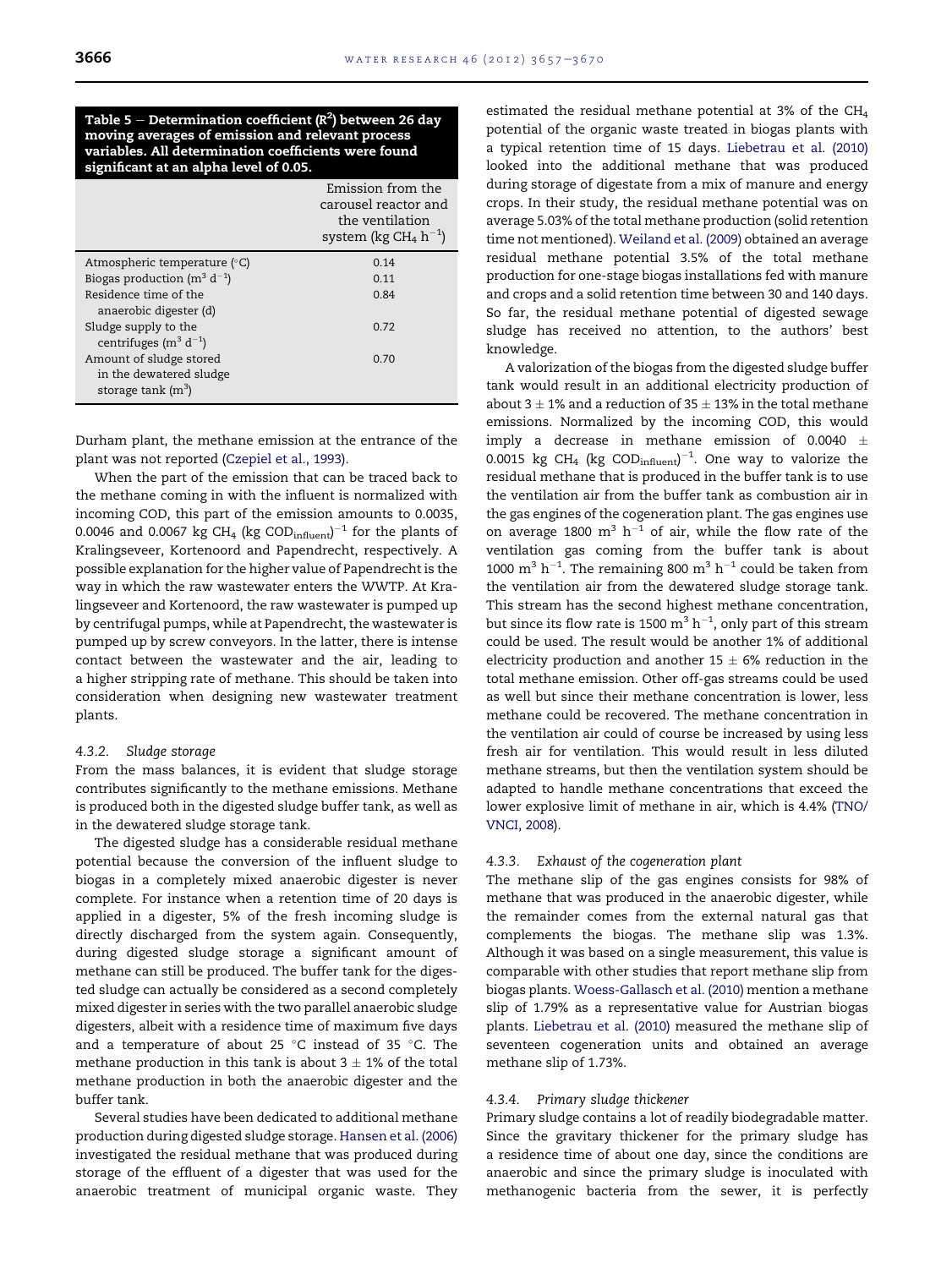understandable that this is a source of methane, be it less than the other sources ([Table 2](#page-5-0)).

#### 4.3.5. Activated sludge as a methane sink

Dissolved methane which enters an activated sludge tank can either be biologically converted to carbon dioxide and water or it can be stripped. Since methane has a global warming potential of 25  $CO<sub>2</sub>$ -equivalents, conversion of methane to carbon dioxide leads to a smaller greenhouse gas footprint. Therefore, efforts should be made to promote conversion over stripping. In the case of Kralingseveer WWTP, 80% of the dissolved methane entering the plug flow reactor was converted. If this tank would be a CSTR instead of a plug flow, the dissolved methane in the tank would be more diluted. As a result, the driving force for stripping would be smaller, allowing more methane to stay in solution and to be biologically converted. The methane oxidizing capacity of activated sludge could also be applied for the conversion of gaseous methane, provided that the mass transfer of methane from the gas phase to the liquid phase is enhanced, for instance by using the methane containing off-gases in a bubble aeration system instead of surface aeration.

It has been suggested that methane can act as an electron donor during the denitrification process ([Ettwig et al., 2010;](#page-12-0) [Raghoebarsing et al., 2006](#page-12-0)). That would imply a saving in aeration costs, since no oxygen has to be supplied for the oxidation of methane. However, along the length of the anoxic part of the plug flow reactor, the methane concentration did not decrease [\(Fig. 3](#page-6-0)). This indicates that methane is not consumed during the denitrification process. When realizing that already a very significant fraction of the methane is converted aerobically, it is likely that attention to design can further optimize the aerobic methane removal and minimize the emissions.

# 4.4. The role of anaerobic digestion in the plant's methane emission

While the methane emission of the Kortenoord and the Papendrecht WWTP could be mainly attributed to the methane in the influent, the methane emission from the Kralingseveer WWTP was mainly due the anaerobic sludge treatment. This also explains this plant's higher emission in comparison with the Jinan and the Durnham plant, both without anaerobic sludge treatment. 72  $\pm$  23% of the total methane emissions came from the unit processes that are related to the anaerobic digestion facility: the gravitational thickener for the primary sludge, the centrifuge, the buffer tank for the effluent of the digester, the storage tank that contains the dewatered sludge and the methane slip from the gas engines. Therefore, the anaerobic digestion facilities should certainly be taken into account when determining the greenhouse gas footprint of a WWTP.

Because the biogas is used to provide part of the energy requirement of Kralingseveer WWTP, some fossil fuel consumption and its concomitant carbon dioxide emission is avoided. The International Energy Agency ([IEA, 2010](#page-12-0)) estimates the carbon dioxide emission from energy and heat production in the Netherlands at 0.395 kg  $CO<sub>2</sub>$  kWh<sup>-1</sup> (using the typical Dutch mix of energy resources). Based on the

electricity production from biogas in the WWTP's cogeneration unit (13 MWh  $d^{-1}$ ), the plant's avoided amount of carbon dioxide emission was calculated to be 5.2 ton  $CO_2$  d<sup>-1</sup>. However, the methane emitted by the unit processes related to anaerobic sludge treatment (i.e. the gravitational thickener for the primary sludge, the centrifuge, the buffer tank for the effluent of the digester, the storage tank that contains the dewatered sludge and the methane slip from the gas engines) amounted to 230 kg CH<sub>4</sub>  $d^{-1}$ . Taking into account that methane has a GWP of 25  $CO<sub>2</sub>$ -equivalents [\(IPCC, 2007](#page-12-0)), the amount of methane that is emitted from the anaerobic sludge treatment corresponds to an emission of 5.7 ton  $CO<sub>2</sub> d<sup>-1</sup>$ . In other words, the methane emitted from the anaerobic digestion facility exceeds the carbon emission that is avoided by valorizing the biogas. Besides, the methane that is emitted to the atmosphere not only contributes to the greenhouse gas footprint of a WWTP, it also implies a waste of energy since the methane emitted from the unit processes that are related to the anaerobic digestion ( $7 \pm 2\%$  of the produced methane) could potentially have been used as a fuel for the cogeneration plant.

Although biogas production from waste sludge may be a sustainable technology from an energy point of view, it has in this case no benefits over fossil fuel-derived energy regarding greenhouse gas emissions. Nonetheless it should be emphasized that the emission of methane is not intrinsic for anaerobic digestion, but that a better design and good housekeeping may lead to a drastic mitigation of the emission.

#### 4.5. Dynamic behavior of the methane emissions

#### 4.5.1. Diurnal variability

The diurnal pattern of the emission from the plug flow reactor coincided with the diurnal pattern of the influent flow [\(Fig. 5](#page-7-0)). The morning peak of influent flow is closely followed by an increase in methane emission, and on wet weather days, the emission also appeared to be higher than on dry weather days. Despite the similarity between the emission and the influent flow rate patterns, the correlation was not really high  $(R<sup>2</sup> = 0.20)$ . Indeed, [Fig. 7](#page-11-0) reveals that a low influent rate corresponds with a low methane emission from the plug flow reactor, but at a high influent flow rate, the emission can be both high and low. This can be explained by taking into account the dynamic behavior of the methane emission during periods with a high influent flow rate. [Fig. 8](#page-11-0) shows the pattern of the methane emission and the influent flow rate during a prolonged wet weather period (characterized by an influent flow rate higher than 6000  $\mathrm{m}^{3}$  h $^{-1}$ ). It is clear that the start of a prolonged rain event coincides with a methane emission peak from the plug flow reactor. However, while the influent flow rate remains high for about two days, the methane emission, after showing an initial peak, drops down to a low level after a few hours. This pattern can be explained by considering the presence of biodegradable material in the sewer system. Only if biodegradable material is present in the sewer, methane can be produced. At the beginning of a rain event, a lot of biodegradable material is still present in the sewer and as a consequence, a lot of methane enters the WWTP via the influent, resulting in an emission peak. However, as the rain persists, biodegradable material is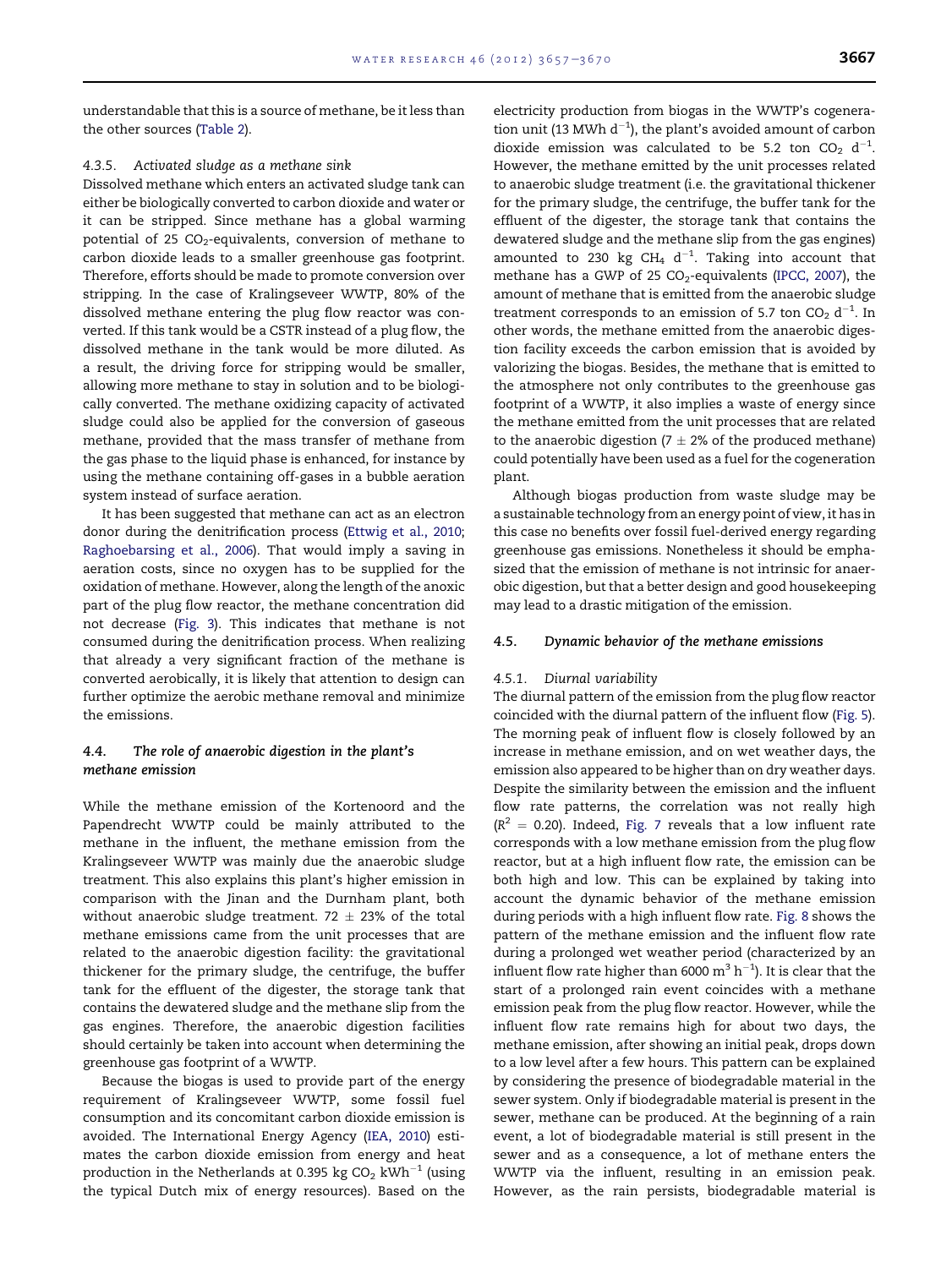<span id="page-11-0"></span>

Fig.  $7 -$  Scatter plot of methane emission from the plug flow reactor vs. the influent flow rate.

flushed out of the sewer, leaving relatively clean water in the sewer. The lack of biodegradable material results in less methane being formed in the sewer and less methane that enters the plant. This is reflected in the emission pattern during a prolonged rain event and during a short period after the rain event.

As can be seen in [Fig. 6](#page-8-0), the short-term emission pattern from the carousel, mainly coming from the off-gas from the ventilation system, is in line with the content of the dewatered sludge storage tank ( $R^2 = 0.44$ ). Every day at about 7 AM, except during the weekend, the dewatered sludge is transferred from the storage tank to a truck. The steady increase in the sludge volume over the day parallels the rising methane emission, while the unloading of the sludge into the truck causes a sharp peak. The correlation is not that strong, but that is because the dewatered sludge storage tank contributes only for 17  $\pm$  8% to the emission from the carousel reactor.

#### 4.5.2. Seasonal variability

As far as daily values are concerned [\(Table 4\)](#page-8-0), the only meaningful correlation was between the daily average amount of sludge stored in the dewatered sludge storage tank and the daily emission from the carousel and the ventilation system ( $R^2 = 0.58$ ). Especially considering the limited contribution of the off-gas from the dewatered sludge storage tank

to the emission from the carousel and the ventilation system (17  $\pm$  8%) this correlation is high. The correlation between the daily values corroborates the correlation between the on-line values.

Regarding the 26 day moving average values [\(Table 5\)](#page-9-0), a relatively high correlation ( $R^2 = 0.70$ ) was found between the moving average of the emission from the carousel and the moving average of the sludge content in the dewatered sludge storage tank. This was also the case for the on-line measurements and the daily averages, so it is obvious that the amount of sludge that is stored here, influences the emissions. Keeping less sludge in the dewatered sludge storage tank may be an option to decrease this contribution to the total methane emissions.

The 26 day moving average of the emission from the carousel and the ventilation system had a strong negative correlation with the moving average of the residence time in the digester ( $R^2 = 0.84$ ). The amount of sludge that is degraded is inversely proportional to the residence time. The less material that is degraded in the digester, the higher the residual methane potential of the digester effluent will be. Since this effluent is stored in the buffer tank, more methane will be produced there, and since the buffer tank contributes for 40  $\pm$  15% to the emission from the carousel this emission is influenced by the residence time in the digester.

The digester is operated as a CSTR with fixed volume, which implies that the residence time is determined by the flow rate. The effluent of the digester is first sent to the buffer tank with a maximum residence time of 5 days and subsequently to the dewatering centrifuges. The 26 day moving average of the flow rate to the centrifuges is expected to correlate with the average emission from the carousel, because a higher average flow rate to the centrifuges corresponds with a shorter average residence time in the digester and a concomitant higher residual methane potential. This hypothesis was confirmed by the relatively high correlation that was found between the moving average values of the emission from the carousel on the one hand and the flow rate to the centrifuges on the other hand ( $R^2 = 0.72$ ). As a consequence, increasing the sludge residence time in the anaerobic



Fig.  $8 -$  On-line methane emission from the plug flow reactor and on-line influent flow rate during a wet weather period. The vertical gridlines indicate midnight.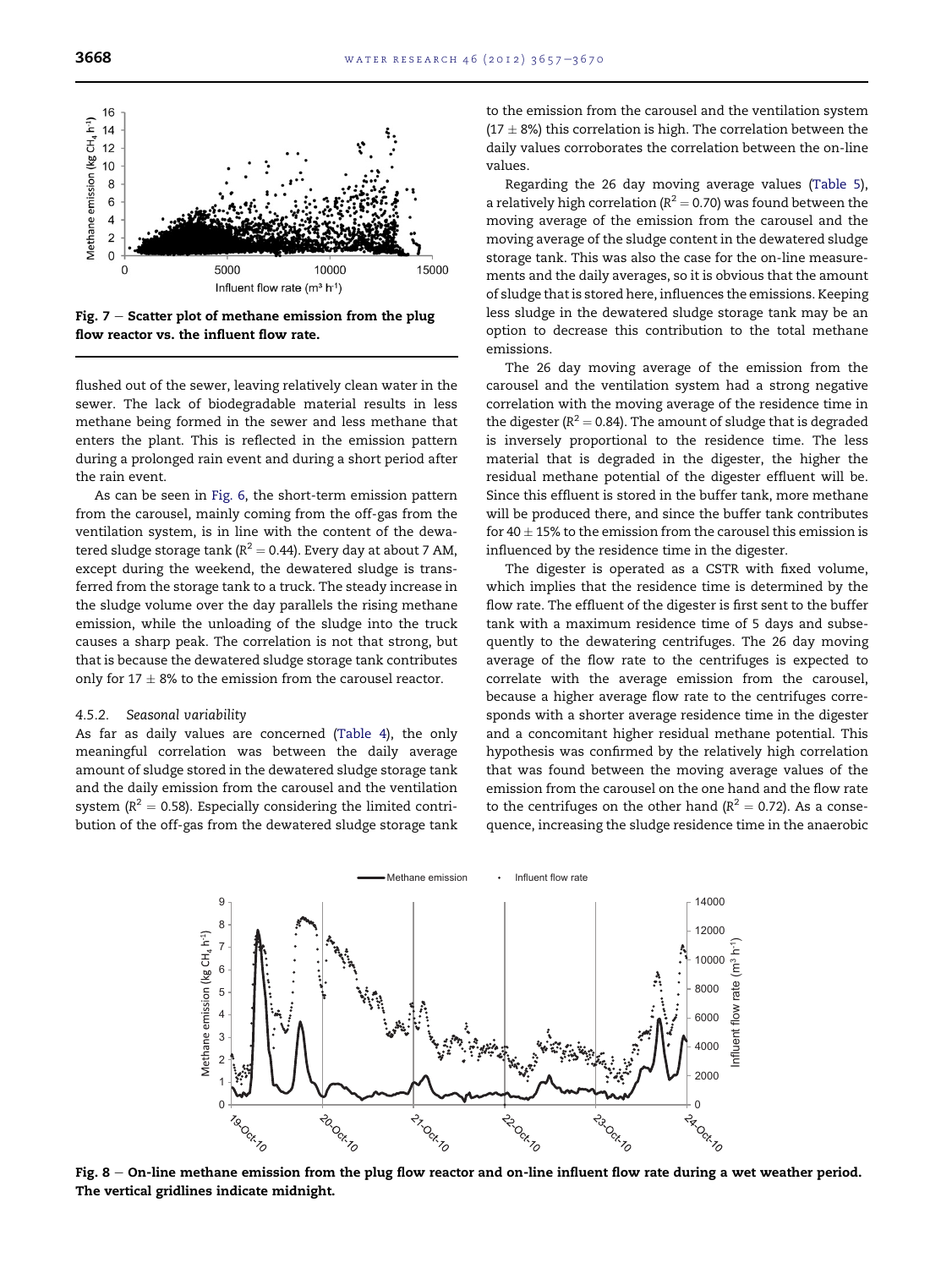<span id="page-12-0"></span>digester will decrease the residual methane potential and the methane emission during storage of the digester effluent.

# 5. Conclusions

- The methane emission related to the anaerobic digestion of primary and secondary sludge counts for about three quarters with respect to the WWTPs overall methane emission and causes a slightly larger greenhouse gas footprint than the carbon dioxide emission that is avoided by using the resulting biogas for energy generation.
- Methane emissions can be significantly reduced by better handling of the ventilation air of sludge handling facilities.
- Methane present in the wastewater was for a large part aerobically oxidized in the activated sludge tanks. This could be exploited as a means to further decrease methane emissions from wastewater treatment.
- Dissolved methane can be sampled accurately and precisely with a headspace method based on the salting-out of dissolved gases.

# Acknowledgments

This research was financed by Stichting Toegepast Onderzoek Waterbeheer (STOWA), the Dutch Foundation for Applied Water Research. The authors are much obliged to Hoogheemraadschap van Schieland en Krimpenerwaard, the Water Board of Schieland and Krimpenerwaard, and to Dmitry Sorokin, who instructed us about the salting-out method. Eveline Volcke is a post-doctoral research fellow of the Research Foundation Flanders (Belgium) (FWO).

#### Appendix A. Supplementary material

Supplementary data related to this article can be found online at [doi:10.1016/j.watres.2012.04.024](http://dx.doi.org/10.1016/j.watres.2012.04.024).

## references

- Czepiel, P.M., Crill, P.M., Harriss, R.C., 1993. Methane emissions from municipal wastewater treatment processes. Environmental Science and Technology 27 (12), 2472-2477.
- Ettwig, K.F., Butler, M.K., Le Paslier, D., Pelletier, E., Mangenot, S., Kuypers, M.M.M., Schreiber, F., Dutilh, B.E., Zedelius, J., de Beer, D., Gloerich, J., Wessels, H.J.C.T., van Alen, T., Luesken, F., Wu, M.L., van de Pas-Schoonen, K.T., Op den Camp, H.J.M., Janssen-Megens, E.M., Francoijs, K.-J., Stunnenberg, H., Weissenbach, J., Jetten, M.S.M., Strous, M., 2010. Nitrite-driven anaerobic methane oxidation by oxygenic bacteria. Nature 464 (7288), 543-548.
- Feijoo, G., Soto, M., Mendez, R., Lema, J.M., 1995. Sodium inhibition in the anaerobic-digestion process: antagonism and adaptation phenomena. Enzyme and Microbial Technology 17  $(2)$ , 180 $-188$ .
- Foley, J., Lant, P., 2007. Fugitive Greenhouse Gas Emissions from Wastewater Systems. WSAA Literature Review No.01. Water

Services Association of Australia, Melbourne and Sydney, Australia.

- Foley, J., Yuan, Z., Lant, P., 2009. Dissolved methane in rising main sewer systems: field measurements and simple model development for estimating greenhouse gas emissions. Water Science and Technology 60 (11), 2963-2971.
- Gal'chenko, V.F., Lein, A.Y., Ivanov, M.V., 2004. Methane content in the bottom sediments and water column of the Black Sea. Microbiology 73 (2), 211-223.
- Genge, J.R., 1991. Contamination of breath methane samples in sterilized vacutainer tubes. Clinical Chemistry 37 (11), 2019-2020.
- Guisasola, A., de Haas, D., Keller, J., Yuan, Z., 2008. Methane formation in sewer systems. Water Research 42  $(6-7)$ , 1421-1430.
- Guisasola, A., Sharma, K.R., Keller, J., Yuan, Z., 2009. Development of a model for assessing methane formation in rising main sewers. Water Research 43 (11), 2874-2884.
- Hansen, T.L., Sommer, S.G., Gabriel, S., Christensen, T.H., 2006. Methane production during storage of anaerobically digested municipal organic waste. Journal of Environment Quality 35  $(3)$ , 830-836.
- Hatamoto, M., Yamamoto, H., Kindaichi, T., Ozaki, N., Ohashi, A., 2010. Biological oxidation of dissolved methane in effluents from anaerobic reactors using a down-flow hanging sponge reactor. Water Research 44 (5), 1409-1418.
- Hofman, J., Hofman-Caris, R., Nederlof, M., Frijns, J., van Loosdrecht, M., 2011. Water and energy as inseparable twins for sustainable solutions. Water Science and Technology 63  $(1), 88 - 92.$
- IEA, 2010. CO<sub>2</sub> Emissions from Fuel Combustion. Highlights. International Energy Agency, Paris, France.
- IPCC, 2006. Prepared by the National Greenhouse Gas Inventories Programme. In: Eggleston, H.S., Buendia, L., Miwa, K., Ngara, T., Tanabe, K. (Eds.), 2006 IPCC Guidelines for National Greenhouse Gas Inventories. IPCC, Hayama, Japan.
- IPCC, 2007. In: Solomon, S., Qin, D., Manning, M., Chen, Z., Marquis, M., Averyt, K.B., Tignor, M., Miller, H.L. (Eds.), Contribution of Working Group I to the Fourth Assessment Report of the Intergovernmental Panel on Climate Change. IPCC, Cambridge, United Kingdom and New York, NY, USA.
- Kampschreur, M.J., Temmink, H., Kleerebezem, R., Jetten, M.S.M., van Loosdrecht, M.C.M., 2009. Nitrous oxide emission during wastewater treatment. Water Research 43  $(17)$ , 4093-4103.
- Liebetrau, J., Clemens, J., Cuhls, C., Hafermann, C., Friehe, J., Weiland, P., Daniel-Gromke, J., 2010. Methane emissions from biogas-producing facilities within the agricultural sector. Engineering in Life Sciences 10 (6), 595-599.
- Pernetti, M., Di Palma, L., 2005. Experimental evaluation of inhibition effects of saline wastewater on activated sludge. Environmental Technology 26 (6), 695-703.

Raghoebarsing, A.A., Pol, A., van de Pas-Schoonen, K.T., Smolders, A.J.P., Ettwig, K.F., Rijpstra, W.I.C., Schouten, S., Damste, J.S.S., Op den Camp, H.J.M., Jetten, M.S.M., Strous, M., 2006. A microbial consortium couples anaerobic methane oxidation to denitrification. Nature 440 (7086), 918-921.

- STOWA, 2010. Emissies van broeikasgassen van RWZI's. Amersfoort, the Netherlands.
- TNO/VNCI, 2008. Chemiekaarten. Ten Hagen & Stam, Den Haag, Netherlands.
- VROM 2008. Protocol 8136 Afvalwater, t.b.v NIR 2008 uitgave maart 2008 6B: CH4 en N2O uit Afvalwater, The Hague, Netherlands.
- Wang, J., Zhang, J., Xie, H., Qi, P., Ren, Y., Hu, Z., 2011. Methane emissions from a full-scale A/A/O wastewater treatment plant. Bioresource Technology 102 (9), 5479-5485.